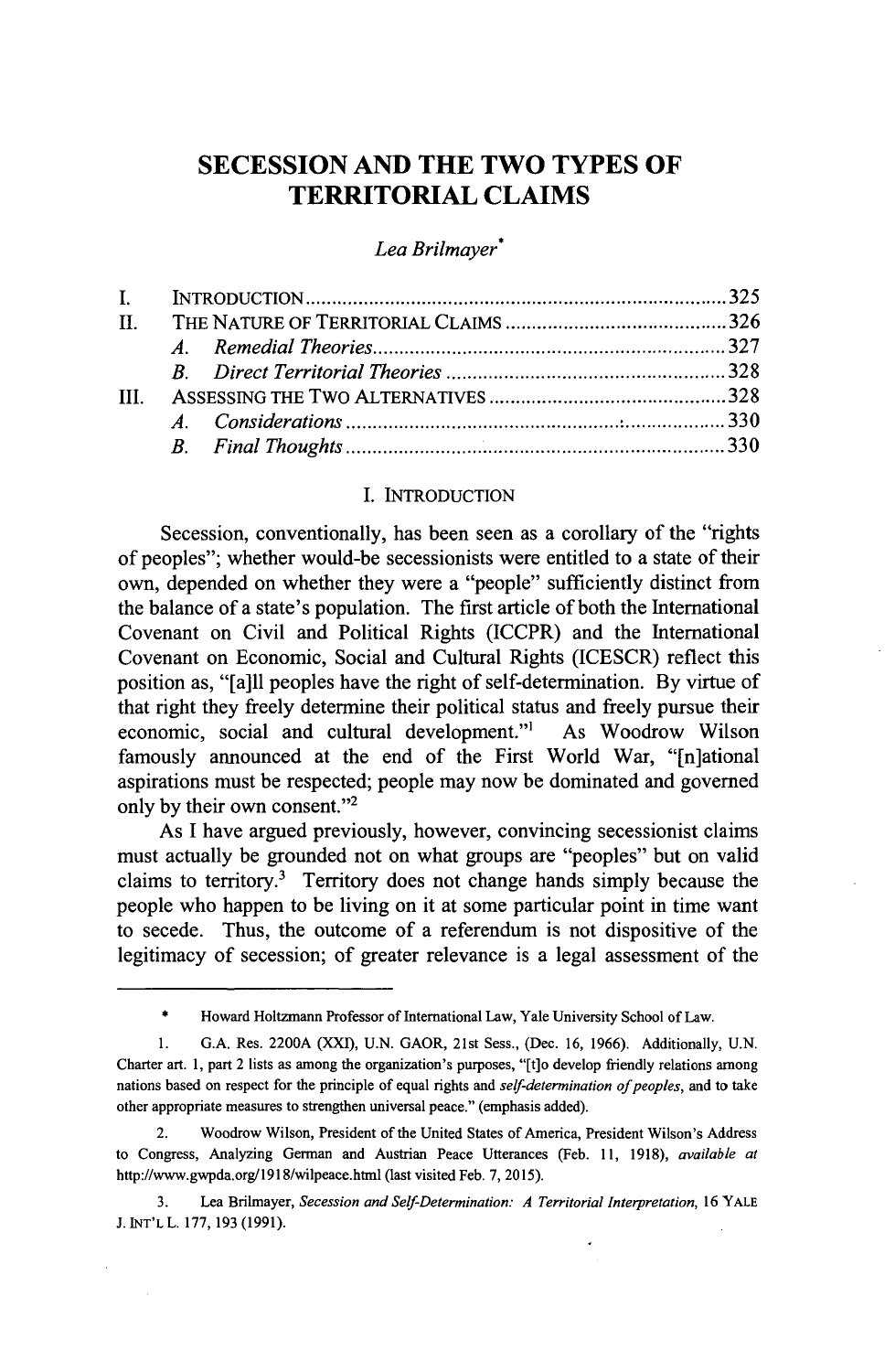arguments that secessionists marshal in support of their conviction that their territory does not belong to the larger state but to the secessionists, themselves.

The importance of territory has come to be taken more seriously in the years since this argument was first made. But in some respects, the nature of the territorial claim that must be made has been disputed. There is more than one way that territorial claims can be framed; two such interpretations of territorialism are discussed here. First, a territorial claim could take the shape of a generalized right to a territorial state, as a remedy for past injustices.4 Theories of this sort have been called "Remedial Right Only" theories of secession; for the sake of simplicity I will refer to these as simply "remedial."<sup>5</sup> Second, a territorial claim can take the form of an assertion that the group is currently the correct and legitimate owner of a particular piece of land.<sup>6</sup> Such claims will be referred to below as "directly territorial." My remarks here are designed to elaborate upon the nature of the claim to territory that the secessionists must assert. In my view, the direct territorial model is true to the meaning of secessionist claims—both as the secessionists themselves intend those claims to be understood and as the other parties and the general public ought to see them.

# II. THE NATURE OF TERRITORIAL CLAIMS

Not every cohesive or homogeneous group is entitled to secede. A group that is linguistically, ethnically or religiously homogeneous may still not be entitled to a state. Homogeneity is neither a necessary nor a sufficient condition for the establishment of a territorial state. It makes no sense for groups to claim independence from the current state without asserting a territorial basis for the new international entity that they seek to bring into existence.

The thing that distinguishes secessionists from other parties protesting against the authority of the state (e.g., religious extremists or revolutionaries) is that their object is to separate and form a state of their own. They aspire to create a new state—free and independent—recognized as equal to the other states in the international system.<sup>7</sup> It is this aspiration that gives rise to the requirement that secessionists must justify their claims

<sup>4.</sup> *See, e.g.,* Amandine Catala, *Remedial Theories of Secession and Territorial Justification,*  44 J. Soc. PHIL. 74 (2013).

<sup>5.</sup> *Id.* 

<sup>6.</sup> *Id.* 

<sup>7.</sup> Brilmayer, *supra* note 3, at 193.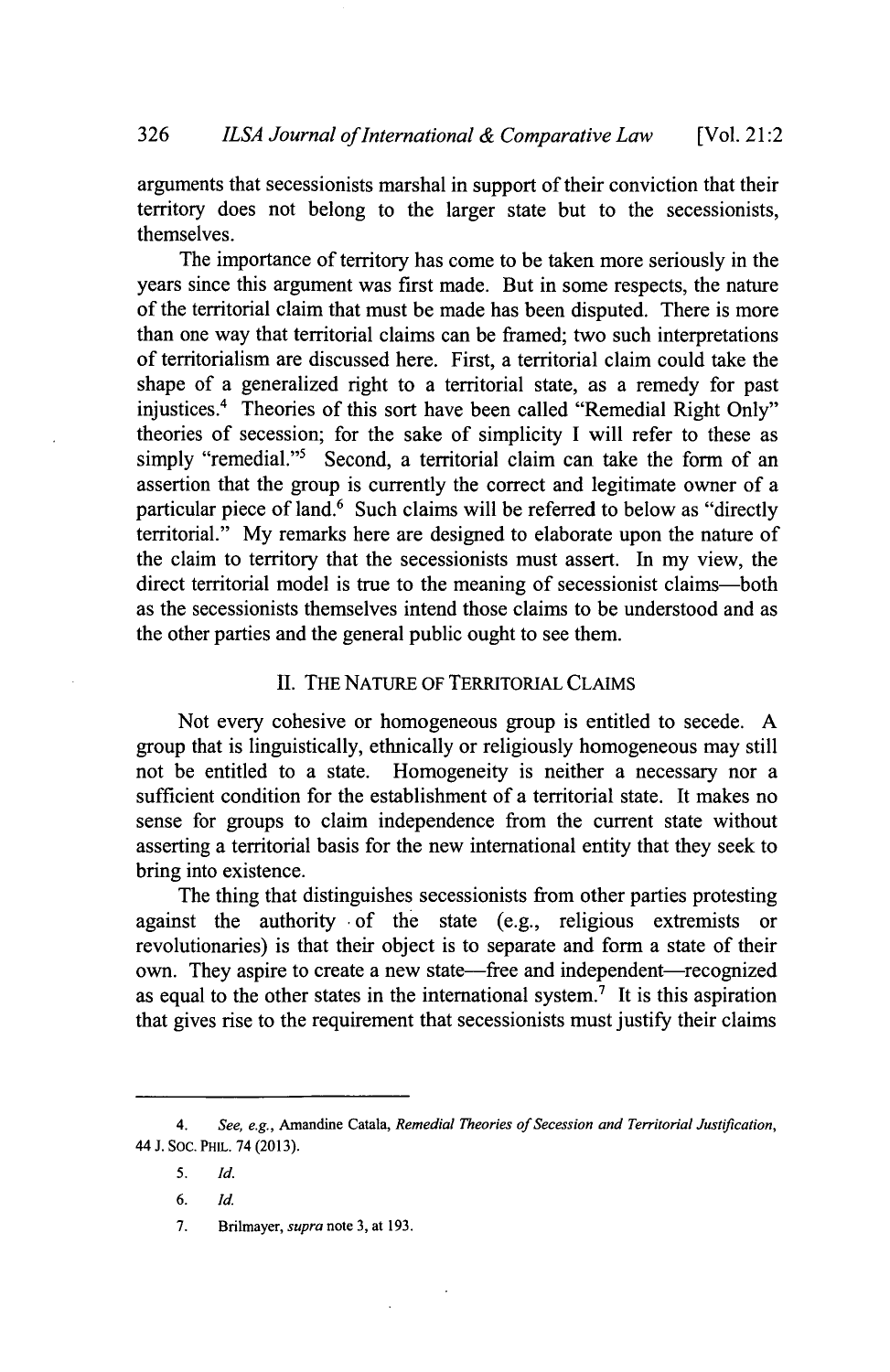in territorial terms. The consequence of secession is that the "people" in question become recognized as a territorial entity.8

Territoriality is central to established law concerning the formation of states. States are territorially defined; indeed, international law provides that a new state must possess "a defined territory."9 Thus the new state must show that it is entitled to the territory that the secessionists propose to take over, in accordance with the international law of territorial acquisition. 10 Proponents of self-determination through secession cannot avoid the question of what territorial rights (if any) the would-be secessionists are entitled to.

#### *A. Remedial Theories*

There are at least two ways that territorial claims can be framed. The first type of territorial claim has been dubbed a "remedial right only" theory.<sup>11</sup> Remedial theories of secession are generally associated with the philosopher Allen Buchanan.

Buchanan describes how a territorial claim could take the shape of a generalized right to have a territorial state, rather than as a right to a particular state.<sup>12</sup> The group might have a history of domination, discrimination, and violation of rights, which cannot be protected against without giving that group a state of its own. In order to protect itself, the people in question must achieve full independence in the meaning of international law. They must, in short, become a state. The grant of territory upon which to found a new state, constitutes a remedy for past injustices, as well as providing the means to allow the secessionist group better to defend itself.<sup>13</sup>

8. *Id.* at 177.

9. Montevideo Convention on Rights and Duties of States, art. 1, Dec. 26, 1933, 49 Stat. 3097, T.S. 881. Article 1 of the Montevideo Convention on Rights and Duties of States lists the generally accepted criteria for statehood. According the Convention a state should have:

- (a) a permanent population;
- (b) a defined territory;
- (c) government; and
- ( d) capacity to enter into relations with other states.

Presumably a sufficiently organized group of people can meet the first, third, and fourth of these criteria. The question revolves around the second.

- 10. Brilmayer, *supra* note 3, at 201.
- 11. Allen Buchanan, *Theories of Secession,* 26 PHIL. & PuB. AFF. 31, 34 ( 1997).
- 12. *Id.* at 36.

13. *Id.* at 39. According to the Abstract, all theories of the right to secede either understand the right as a remedial right only or also recognize a primary right to secede. By a right in this context is meant a general, not a special, right (one generated through promising, contract, or some special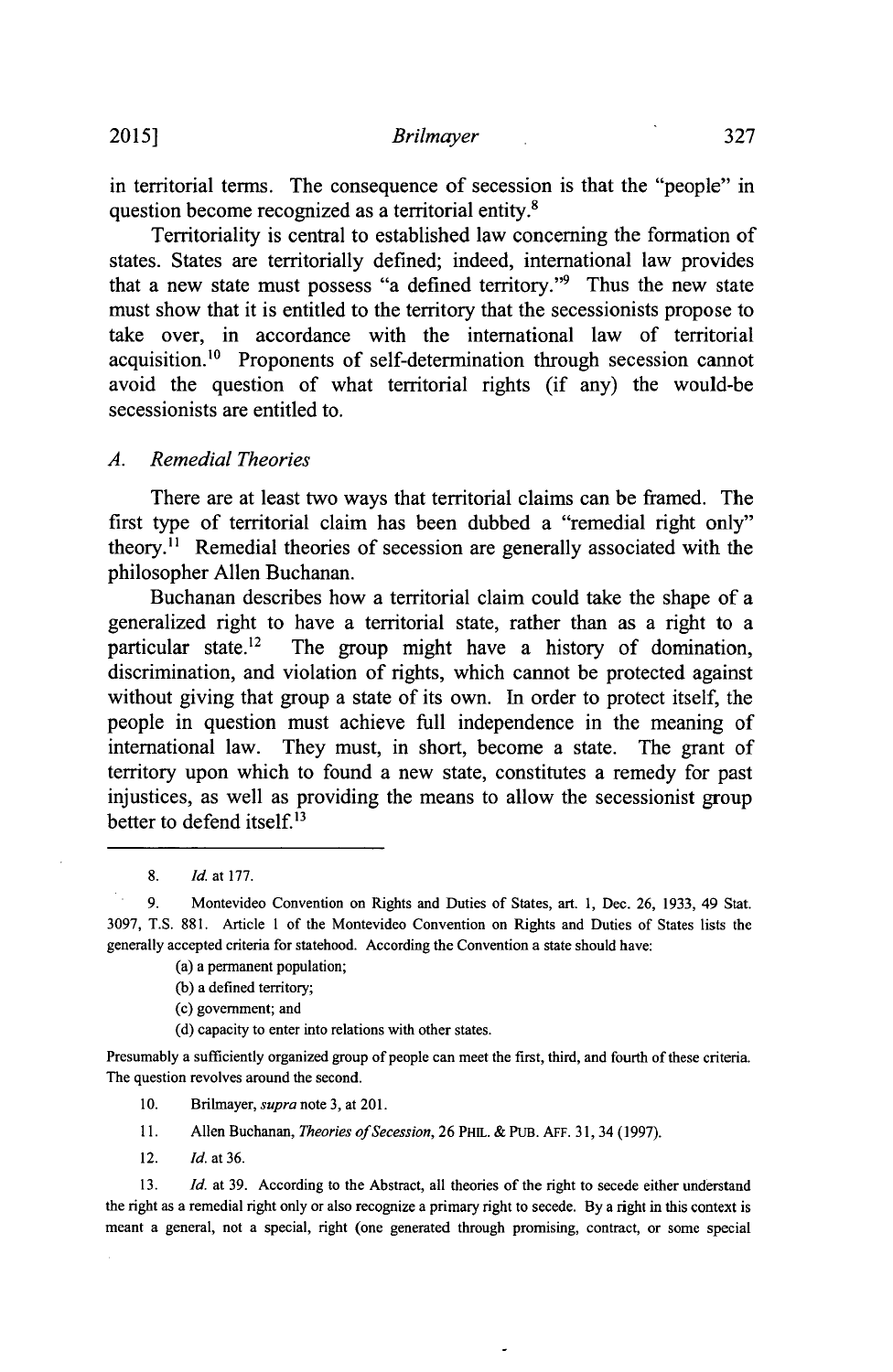#### *B. Direct Territorial Theories*

The second type of territorial claim that might be used to justify secession is more directly territorial. Territoriality is not a means to an end (as where victims of human rights violations seek a state in order better to defend themselves). Nor is it designed as compensation for past wrongs that the victims suffered. Rather, the proponent of secession argues that his or her group is entitled to a particular territory on its own merits, as a consequence of international law concerning rightful acquisition. 14

International law is relatively clear on the principles of lawful acquisition of territories. 15 When there was still *res nullius* available-land unclaimed by any existing state—international law supported acquisition by occupation. 16 Territory could also be acquired legally by signing a treaty or by peacefully exercising sovereignty over an area over a long period of time without protest from the other claimant states.<sup>17</sup> The legal methods for resolving questions of disputed territorial sovereignty are founded on widely recognized principles of international law.

## III. ASSESSING THE Two ALTERNATIVES

The alternatives can be illustrated by a comparison between secessionist movements and the somewhat analogous problem of territorial sovereignty over the land of Israel. Although the creation of the state of Israel did not occur through secession, the different forms that the competing territorial claims took are apparent, and pose some of the same issues that arise in disputes of a genuinely secessionist nature.

The two ways to argue that the Jewish people were entitled to the state of Israel both surfaced during the first half of the twentieth century.<sup>18</sup> They depend on different sets of factual allegations and legal claims, which (if valid) would justify creation of Israel in totally different ways. First, it was argued that the history of injustice that the Jews experienced, over past

14. *Id.* 

15. *See generally* SIR ROBERT Y. JENNINGS, THE ACQUISITION OF TERRITORY IN INTERNATIONAL LAW (Manchester Univ. Press 1963).

- 16. *iu0 id.* at 20.
- 17. *Id.* at 6.

18. *See* Joel Beinin & Lisa Hajjar, *Primer on Palestine, Israel, and the Arab-Israeli Conflict,*  MERIP.ORG (Feb. 2014), *available at* http://web.stanford.edu/group/sper/images/Palestine-Israel\_Primer\_MERIP.pdf. (last visited Feb. 6, 2015).

relationship). Remedial Right Only Theories assert that a group has a general right to secede if and only if it has suffered certain injustices, for which secession is the appropriate remedy of last resort. Different Remedial Right Only Theories identify different injustices as warranting the remedy of secession.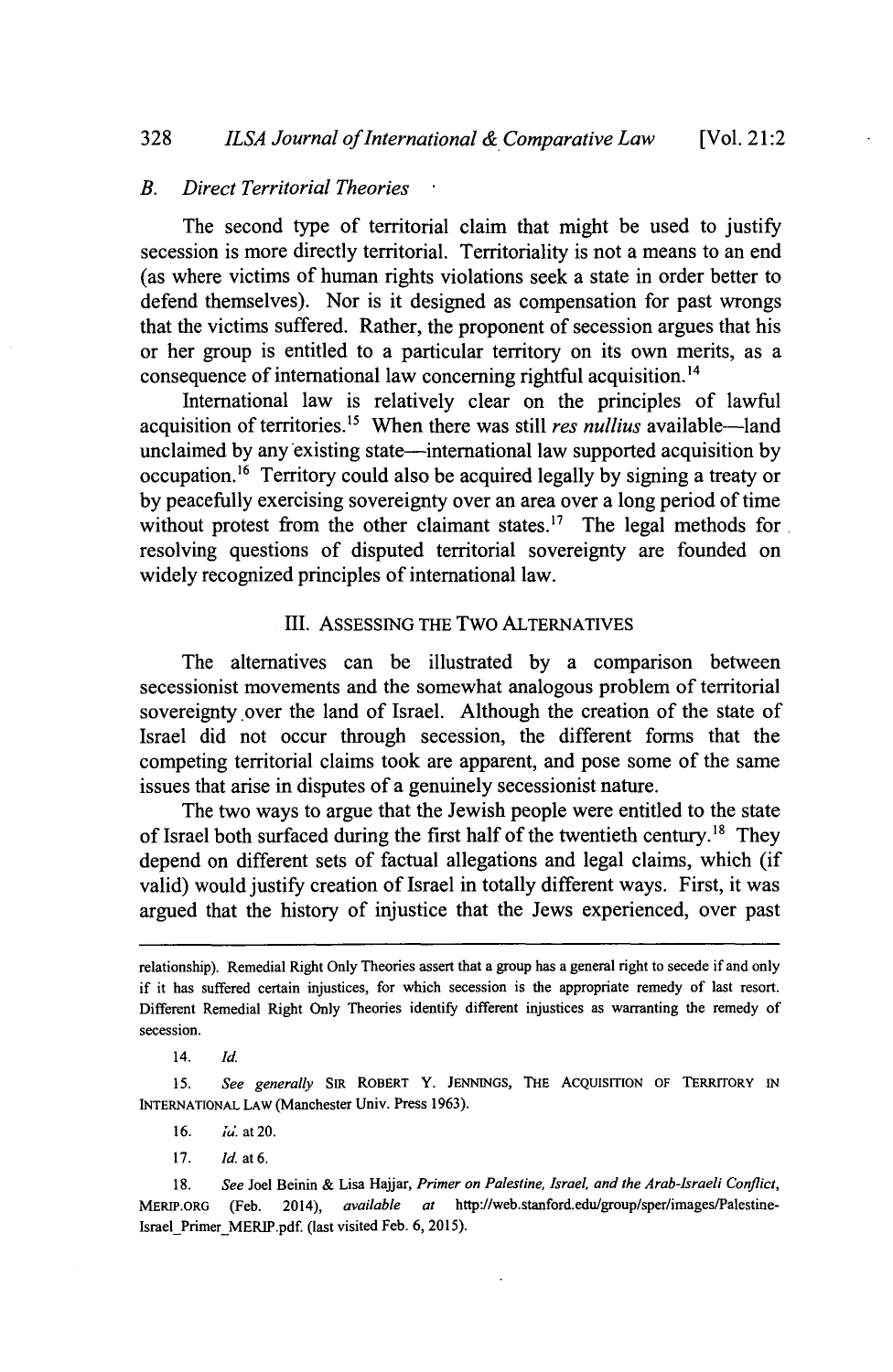centuries, and then in particular during the Holocaust, necessitated that they have a land of their own; in no other way could their safety be assured.<sup>19</sup> This is a remedial version of the argument for a state. Second, many claimed a historical right based on the long-term presence of Jews in the area, alleging that Jews "have always lived there" and other potential claimants have not, and so forth.<sup>20</sup> This approach seeks to justify today's state of Israel by reference to history of the area and to ordinary principles of territorial acquisition. Observers are split over what to make of these very different theories of why the Jewish people (allegedly) are entitled to a state.<sup>21</sup>

The difference between the two types of argument was important to the debate over the eventual creation of Israel in 1948. During the early twentieth century, various locations for a new Israeli state were considered; one that marshaled a degree of support was Uganda. 22 Proponents of "the Uganda plan" were clearly making the first sort of argument and not the second. The Jewish people had no historic claim to the land at issue in northern Uganda, and no one pretended that they did.<sup>23</sup> The argument did not depend on whether they had a current claim based on existing legal right to the land in question; any territory on which they could settle would have been suitable.

This example illustrates several important points of comparison between the two conceptual approaches to justification of a claim to land.

22. Tom Segrev, *The Makings of History/Zionism, Uganda, and the Jews,* HARRETZ.COM (Dec. 9, 2011 ), *available at* http://www.haaretz.com/weekend/week-s-end/the-makings-of-historyzionism-uganda-and-the-jews-l.400516 (last visited Jan. 21, 2015) ("In the annals of the Zionist movement there was no argument more bitter and more formative than that over whether the Jewish state should be built within the Land of Israel, or whether it would be better off wherever possible.").

23. *See, e.g., The Uganda Proposal Rejected: Today in Israeli History July 30, I905,* CTR. FOR ISR. EDUC. (2015), http://israeled.org/the-uganda-proposal-rejected/ (last visited Jan. 21, 2015). The Uganda Proposal was intended as "an interim plan to alleviate the condition of Jews in Eastern Europe without abandoning the ultimate aim of a Jewish Homeland in Palestine."

<sup>19.</sup> *Id.* 

<sup>20.</sup> Robert H. Mnookin et al., *Barriers to Progress at the Negotiation Table: Internal Conflicts Among Israelis and Among Palestinians,* 6 NEV. L.J. 299, 306 (2006).

<sup>21.</sup> For example, researchers believe the claim that the Holocaust was a primary reason for the creation of the state of Israel is plausible, "since International support for the Jewish homeland increased after the end of World War II;" Yet nowhere did initial Prime Minister of Israel, David Ben-Gurion, mention the Holocaust in Israel's Declaration of Independence and it is argued that the State of Israel would have been founded without the Holocaust as a result of thirty years of territorial advocacy by the Zionist movement. Nathan Guttman, *Debating, Again, the Founding of Israel: Holocaust and the Zionist Narratives Collide in Muslim Outreach,* FORWARD.COM (June 10, 2009), http://forward.com/articles/107574/debating-again-the-founding-of-israel/ (last visited Jan. 21, 2015).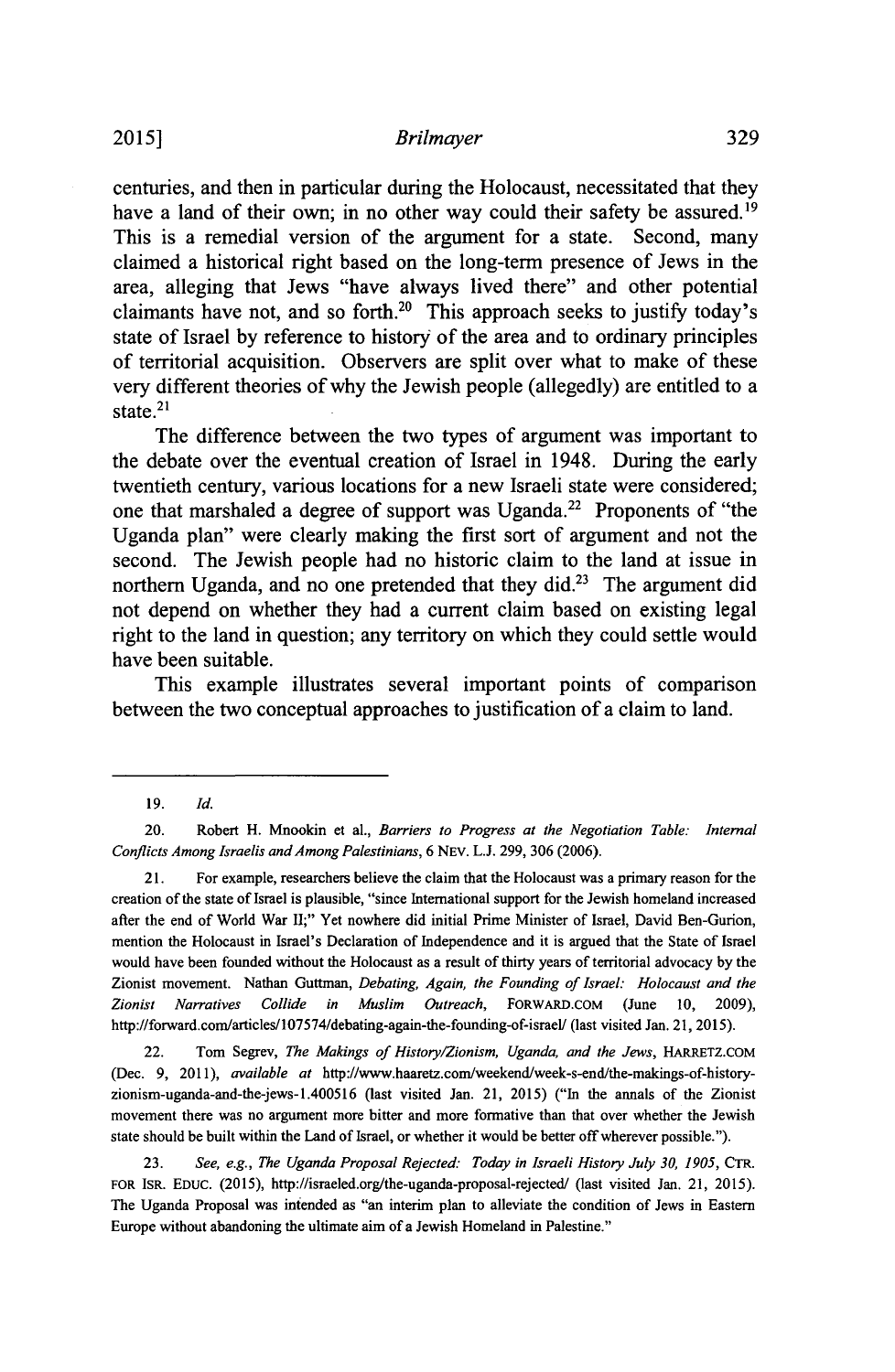#### *A. Considerations*

The remedial theory does not by itself single out any particular piece of land. If one location turns out to be unsuitable, then others can be considered. In contrast, the direct territorial claim attaches to one, and only one, piece of territory. It addresses the question of legal ownership of a particular territory, and a failure to establish rights over that particular territory does not translate into an occasion for laying claim to some other piece of land.

For direct territorial claims, the gravamen of the claim is that some other state is occupying and laying claim to land that already belongs (if only in some inchoate way) to the dispossessed contenders. The remedial version of the territorial argument is different. It is not an argument that the contenders presently own the territory and the now-dominant group is a usurper; it is an argument that the contenders should be given some territory, which they do not currently own.

The decision whether to resolve direct territorial claims of the contenders in their favor is (roughly speaking) in the nature of adjudication. In contrast, a decision to grant particular territory as a remedial matter is more in the nature of a diplomatic/political process. Several different territories might be equally suitable for remedial purposes and the choice between them can be made according to considerations that would, strictly speaking, be inappropriate for determining existing territorial rights (e.g. What are the interests of the great powers or of the neighboring states? Would the new state be viable as an independent economic entity?).

Accordingly, for remedial purposes, the interests of existing occupants of the territory ought to be a serious consideration. The contenders' claims do not rest on allegations that the existing occupants do not deserve legal title to the land; the current occupants are innocent bystanders who, up until now, have had unchallenged title. In contrast, a direct territorial claim is based on a legal/historical account that purports to establish that the contenders have a better title than the now-dominant occupants.

#### *B. Final Thoughts*

As these considerations show, the difference between these two approaches—despite the superficial similar concern with disposition of territory-is stark. I believe that in the case of secessionist movements, at least, it is the direct territorial model which conforms to the current intuitions of the secessionists themselves about what ought to matter. Wrongful acquisition is part of the central narrative of a secessionist movement. Thus, the Baltic States argued that they were illegally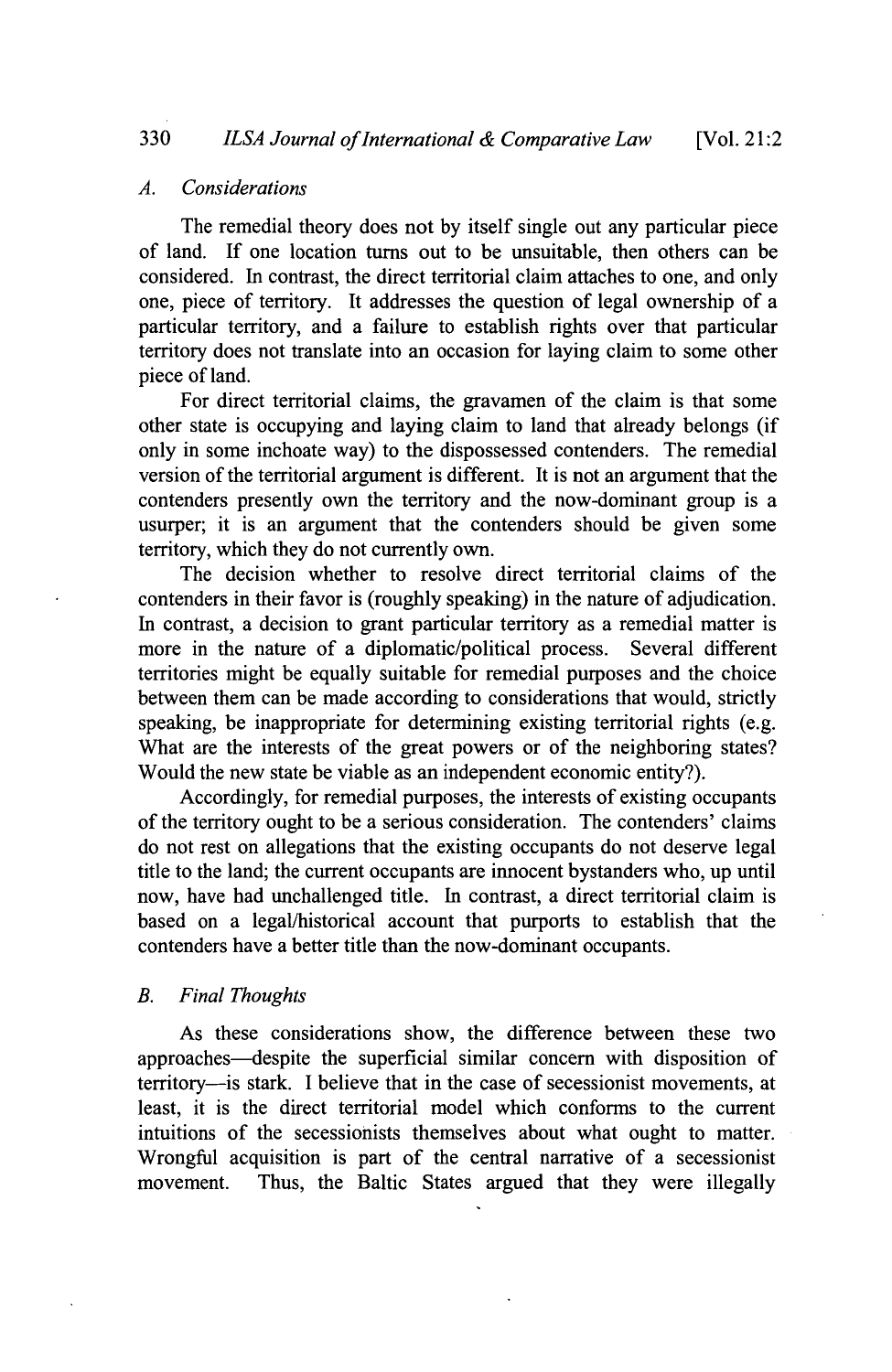# 2015] *Brilmayer* 331

conquered by the Soviet Union;<sup>24</sup> Tibet says the same about China;<sup>25</sup> and Eritreans fought for decades to reverse their illegal annexation by Ethiopia.<sup>26</sup> I also believe that it is the right approach to take, as a general matter. But showing this would require a much longer article.

<sup>24.</sup> *Russia Denies Baltic 'Occupation',* BBC.COM (May 5, 2005), *available at*  http://news.bbc.eo.uk/2/hi/europe/4517683.stm (last visited Jan. 21, 2015).

<sup>25.</sup> *Invasion* & *After,* TIBETOFFICE.ORG (2015), *available at* http://tibetoffice.org/tibetinfo/invasion-after (last visited Jan. 21, 2015).

<sup>26.</sup> *Eritrea Alleges UN 'Ignoring' Ethiopian Occupation of its Territory,* UN NEWS CTR., (Sept. 28, 2010), *available at http://www.un.org/apps/news/story.asp?NewsID=36251#* (last visited Jan. 21, 2015).